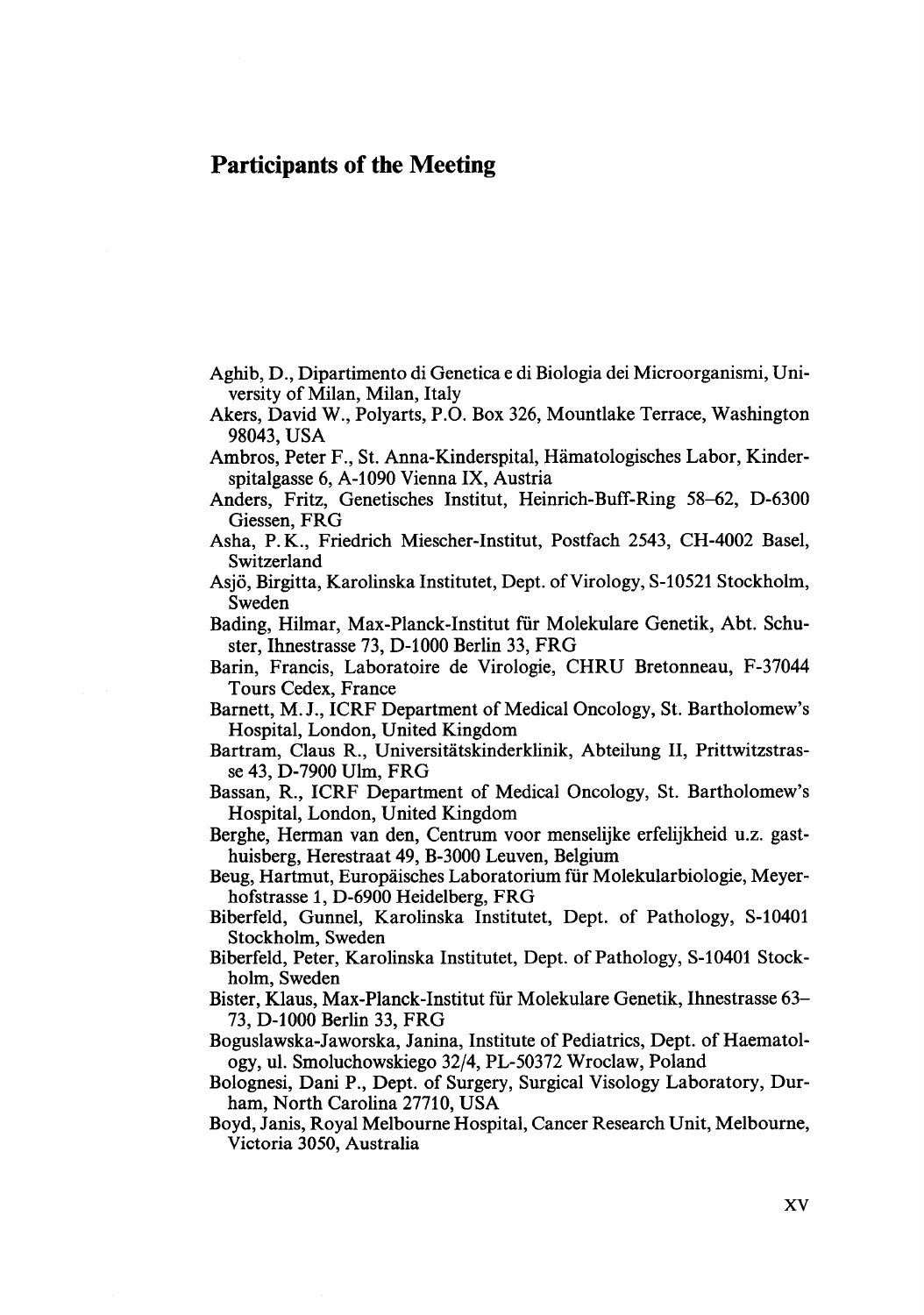- Broder, Samuel, National Cancer Institute, Clinical Oncology Program, Bethesda, Maryland 20205, USA
- Brown, G., Department of Immunology, University of Birmingham, Birmingham B15 2TJ, United Kingdom
- Büchner, Thomas, Medizinische Universitätsklinik, Albert-schweitzer-Strasse 33, D-4400 Münster, FRG
- Burnett, A. K., Glasgow Royal Infirmary, Castle Street, Glasgow G4 OSF, United Kingdom
- Burny, Arsene, Department de Biologie Moleculaire, Laboratoire de Chimie Biologique, Rue des Chevaux, 67, B-1640 Rhode-St.-Genese, Belgium
- Caligaris-Cappio, Federico, Dipartimento di Scienze Biomediche e Oncologia Umana, Via Genova 3,I-10126 Torino, Italy
- Cantrell, Doreen Ann, Ce11 Surface Biochemistry Laboratory, P.O. Box 123, Lincoln's Inn Fields, London, WC2A 3PX, United Kingdom
- Carrasco, C. Humberto, Department of Diagnostic Radiology, The University of Texas M.D. Anderson Hospital and Tumor Institute at Houston, 67232 Bertner Avenue, Houston, Texas 77030, USA
- Chen, Po-rnin, Veterans General Hospital, Section Medical Oncology, Taipei, Taiwan 1 12, Republic of China
- Chermann, Jean-Claude, Institut Pasteur, 28, Rue du Dr. Roux, F-75724 Paris Cedex 15, France
- Cichutek, Klaus, Dept. of Molecular Biology, Wendell M. Stanley Hall, Berkeley, California 94720, USA
- Cleary, Michael L., Laboratory of Experimental Oncology, Department of Pathology, Stanford University, Stanford, California 94305, USA
- Cook, Peter, Sir William Dunn School of Pathology, South Parks Road, Oxford 0x1 3RE, United Kingdom
- Cory, Suzanne, Royal Melbourne Hospital, Post Office, Melbourne, Victoria 3050, Australia
- Creutzig, Ursula, Kinderklinik, Abt. Hämatologie und Onkologie, Albert-Schweitzer-Strasse 33, D-4400 Münster, FRG
- Davis, Roger J., Dept. of Biochemistry, 55 Lake Avenue North, Worchester, Massachusetts 01605, USA
- Dean, Michael, Frederick Cancer Research Facility, P.O. Box B, Frederick, Maryland 21 701, USA
- Derulska, Danuta, Instytut Pediatrii, Klinika Chorob Rozrostowych i Skaz Krwotocznych, ul. Marszalskowska 24, PL-00-576 Warszawa, Poland
- Dexter, T. Michael, Paterson Laboratories, Christie Hospital, Dept. of Experimental Haematology, Wilmslow Road, Manchester M20 9BX, United Kingdom
- Dopfer, R., Department of Pediatric Hematology and Oncology, University Children Hospital, Ruemelinstrasse 21, D-7400 Tübingen, FRG
- Douer, Dan, Institute of Hematology, Sheba Medical Center, Te1 Hashomer, Israel
- Duesberg, Peter H., Dept. of Molecular Biology, Wendell M. Stanley Hall, Berkeley, California 94720, USA
- Elstner, Elena, Universitätsklinik für Innere Medizin, Charite, Schumannstrasse 20/21, DDR-1040 Berlin, GDR
- Essex, Myron, Dept. of Cancer Biology, 665 Huntingdon Avenue, Boston, Massachusetts 02115, USA
- Feldman, Michael, The Weizmann Institute of Science, Dept. of Ce11 Biology, P.O. Box 26, Rohovot 76100, Israel
- **Fenyö,** Eva-Maria, Karolinska Institutet, Dept. of Virology, S-10521 Stockholm, Sweden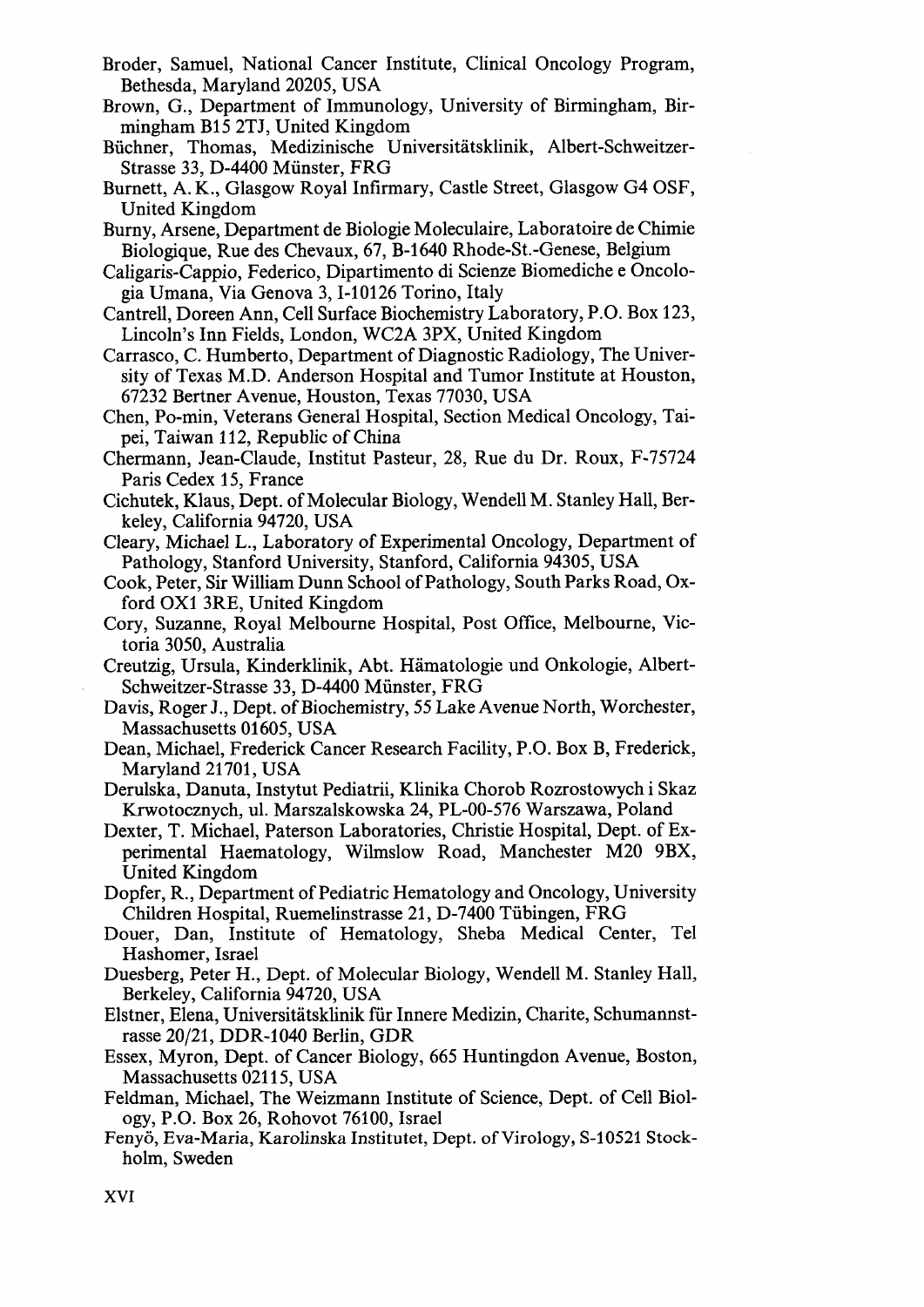Fisher, Amanda, National Cancer Institute, Bethesda, Maryland 20205, USA

Foon, Kenneth A., Dept. of Interna1 Medicine, Division of Hematology/ Oncology, 3119 Taubman Center, Ann Arbor, Michigan 48109, USA

Gaedicke, Gerhard, Universitäts-Kinderklinik, Abteilung Pädiatrie 11, Prittwitzstrasse 43, D-7900 Ulm, FRG

- Galili, Naomi, Dept. of Pathology, Laboratory of Experimental Oncology, 300 Pasteur Drive, Stanford, California 94305, USA
- Gallo, Robert C., National Cancer Institute, Bethesda, Maryland 20205, USA
- Gallwitz, Dieter, Institut für Molekularbiologie und Tumorforschung, Emil-Mannkopfstrasse 1, D-3500 Marburg, FRG
- Ganesan, Trivadi S., ICRF, Dept. of Medical Oncology, St. Bartholomew's Hospital, West Smithfield, London EClA 7BE, United Kingdom

Ganser, Arnold, Zentrum der Inneren Medizin, Abteilung Hämatologie, Theodor-Stern-Kai 7, D-6000 Frankfurt 70, FRG

Gissmann, Lutz, Deutsches Krebsforschungszentrum, Institut für Virusforschung, Im Neuenheimer Feld 280, D-6900 Heidelberg, FRG

- Göttlinger, Heinz, Institut für Immunologie, Goethestrasse 31, D-8000 München 2, FRG
- Goldman, John, Hammersmith Hospital, Ducane Road, London W12 OHS, United Kingdom
- Greaves, Melvyn F., Leukaemia Research Fund Centre, Institute of Cancer Research, Fulham Road, London SW3 6JB, United Kingdom
- Grossman, Zvi, Pittsburgh Cancer Institute, 230 Lothrop Street, Pittsburgh, Pennsylvania 15213, USA
- Handgretinger, R., Universitätskinderklinik, Otfried-Müller-Strasse 10, D-7400 Tübingen, FRG
- Hart, Ian R., Imperial Cancer Research Laboratories, Lincoln's Inn Fields, London WC2A 3PX, United Kingdom
- Hardesty, Boyd A., Clayton Foundation Biochemical Institute, Experimental Science Building 442, Dept. of Chemistry, Austin, Texas 78712, USA
- Haseltine, William A., Dana-Farber Cancer Institute, Laboratory of Biochemical Pharmacology, 44 Binney Street, Boston, Massachusetts 02115, USA
- Hausen, Harald zur, Deutsches Krebsforschungszentrum, Im Neuenheimer Feld 280, D-6900 Heidelberg, FRG
- Hehlmann, Rüdiger, Medizinische Poliklinik, Pettenkoferstrasse 8a, D-8000 München 2, FRG
- Heisig, Volker, National Cancer Institute, Laboratory of Tumor Ce11 Biology, Bethesda, Maryland 20205, USA
- Heit, Wolfgang, Zentrum der Inneren Medizin, Abteilung Hämatologie, Theodor-Stern-Kai 7, D-6000 Frankfurt 70, FRG
- Henderson, Edward S., Roswell Park Memorial Institute, Medical Oncology, 666 elm Street, Buffalo, New York 14263, USA
- Herrmann, Friedhelm, Klinikum der Johannes Gutenberg-Universität, Abteilung für Hämatologie, Langebeckstrasse 1, D-6500 Mainz 1, FRG
- Hoelzer, Dieter, Zentrum der Inneren Medizin, Abteilung Hämatologie, Theodor-Stern-Kai 7, D-6000 Frankfurt 70, FRG
- Hrodek, Otto, 2nd Department of Pediatrics, Charles University, V uvalu 84, CS-1 5006 Prague, Czechoslovakia

Hünig, Thomas, Genzentrum der Universität München, Am Klopferspitz, D-8033 Martinsried, FRG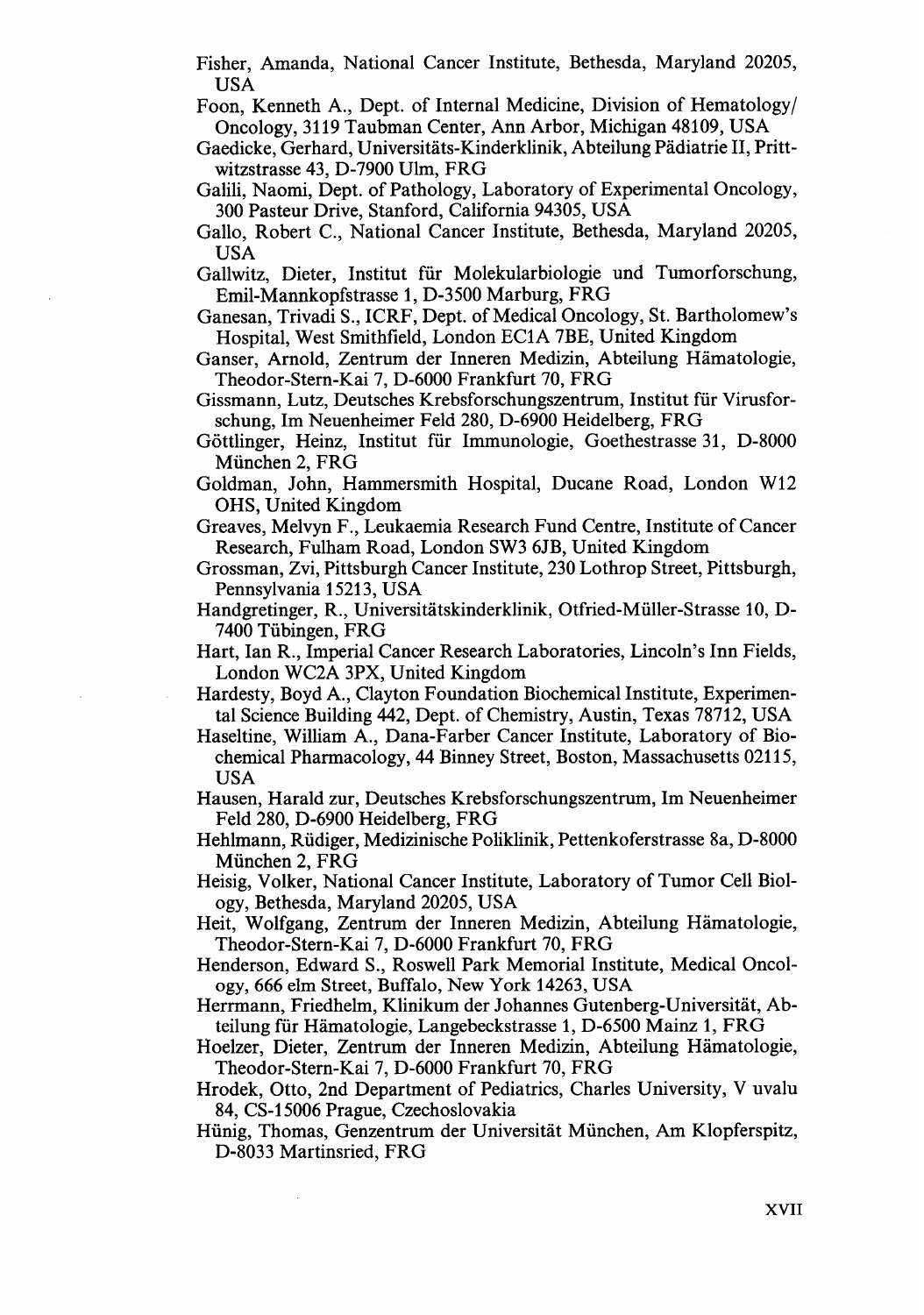- Hui, K., Laboratory of Gene Structure and Expression, National Institute for Medical Research, The Ridgeway, Mi11 Hill, London NW7 1AA, United Kingdom
- Hunsmann, Gerhard, Deutsches Primatenzentrum, Abteilung Virologie und Immunologie, Kellnerweg 4, D-3400 Göttingen, FRG
- Hyjek, Elzbieta, Katedra Onkologii AM, ul. Gagarina 4, PL-93509 Lodz, Poland
- Ihle, Rainer, Universitätsklinik für Innere Medizin, Charite, Schumannstrasse 20/21, DDR-1040 Berlin, GDR
- Jackson, D.A., Sir William Dunn School of Pathology, University of Oxford, South. Parks Road, Oxford 0x1 3RE, United Kingdom
- Janka, Gritta, Universitäts-Kinderklinik, Abteilung für Gerinnungsforschung und Onkologie, Martinistrasse 52, D-2000 Hamburg 20, FRG
- Kabisch, Hartmut, Universitäts-Kinderklinik, Abteilung für Gerinnungsforschung und Onkologie, Martinistrasse 52, D-2000 Hamburg 20, FRG
- Kanki, Phyllis, Dept. of Cancer Biology, 665 Huntingdon Avenue, Boston, Massachusetts 0221 15, USA
- Karawajew, L., Central Institute of Molecular Biology, Academy of Sciences of the GDR, DDR-1115 Berlin-Buch, GDR
- Kirsten, H. Werner, Dept. of Pathology, 5841 South Maryland Avenue, Chicago Illinois 60637, USA
- Kisseljov, Fjodor, Institute of Cancerogenesis, Dept. of Viral Molecular Biology, Kashiskoe sh. 24, Moscow, USSR
- Klener, Pavel, 11. Interni Klinika, U nemocnice 2, Prague 2, Czechoslovakia
- Knapp, Walter, Institut für Immunologie, Borschkegasse 8a, A-1090 Wien, Austria
- Knebel-Doeberitz, Magnus von, Deutsches Krebsforschungszentrum, Institut für Virusforschung, Im Neuenheimer Feld 280, D-6900 Heidelberg, FRG
- Knyazev, Peter G., N.N. Petrov Institute of Oncology, Pesochny-2, Leningrad, USSR
- Koprowski, Hilary, The Wistar Institute, 36th Street at Spruce, Philadelphia, Pennsylvania 19104, USA
- Kowenz, Elisabeth, European Molecular Biology Laboratory, Postfach 102209, D-6900 Heidelberg, FRG
- Kramer, Gisela, Clayton Foundation Biochemical Institute, Experimental Science Building 442, Dept. of Chemistry, Austin, Texas 78712, USA
- Lapin, Boris A., Institute of Experimental Pathology and Therapy, Gora Trapetziya, P.B. 66, Sukhumi, USSR
- Laufs, Rainer, Institut für Mikrobiologie, Martinistrasse 52, D-2000 Hamburg 20, FRG
- Lister, Andrew T., Imperial Cancer Research Fund, Dept. of Medical Oncology, St. Bartholomew's Hospital, London EC1A 7BE, United Kingdom
- Löhler, Jürgen, Heinrich-Pette-Institut für Experimentelle Virologie und Immunologie, Martinistrasse 52, D-2000 Hamburg 20, FRG
- Lohmann-Matthes, M.-L., Fraunhofer Institut für Toxikologie und Aerosolforschung, Nicolai-Fuchs-Strasse 1, D-3000 Hannover 61, FRG
- Majdic, O., Institute of Immunology, University of Vienna, A-1090 Vienna, Austria
- Mannweiler, Klaus, Heinrich-Pette-Institut für Experimentelle Virologie und Immunologie, Martinistrasse 52, D-2000 Hamburg 20, FRG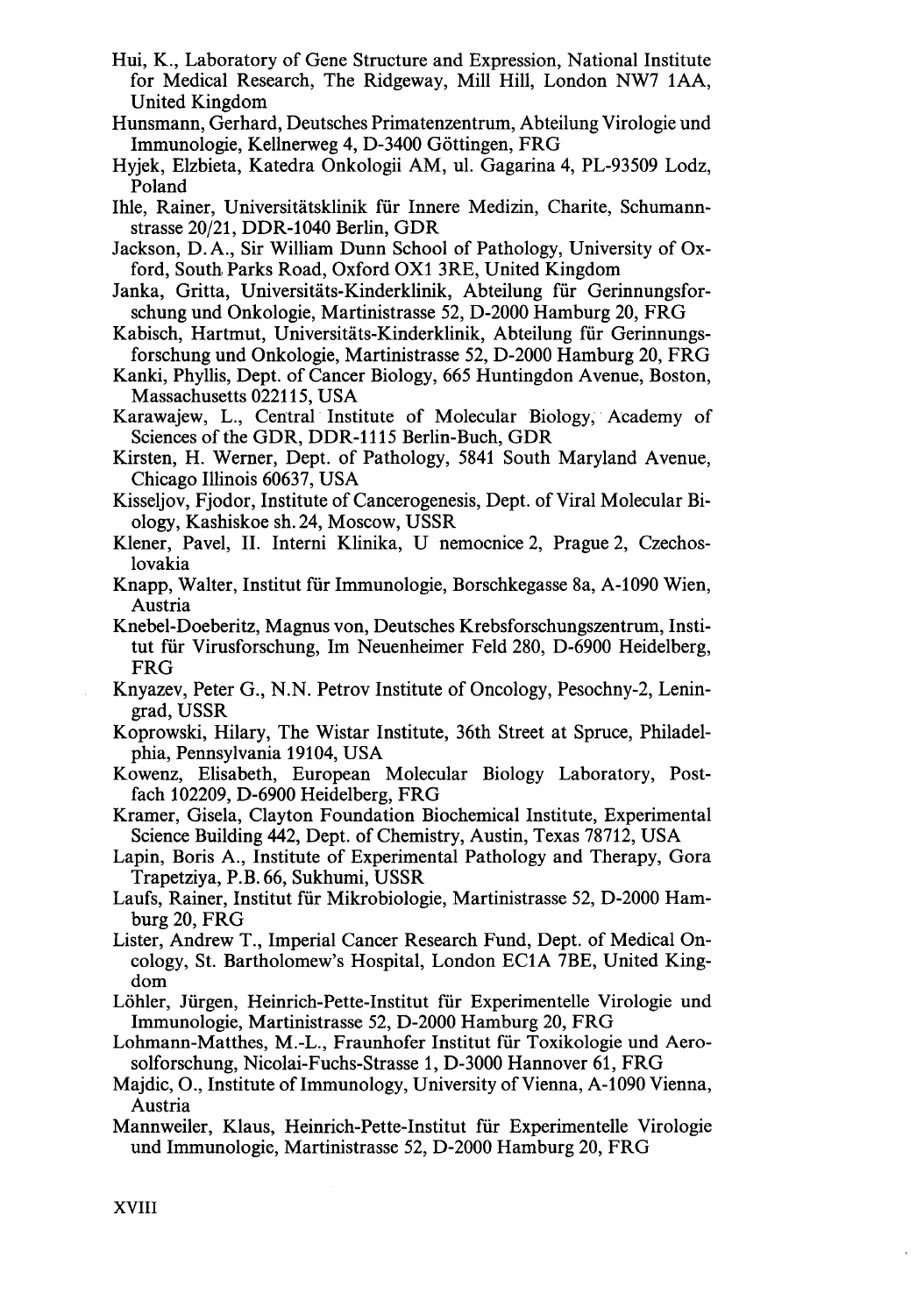- Marlink, Richard, Dept. of Cancer Biology, 665 Huntingdon Avenue, Boston, Massachusetts 02115, USA
- Matioli, Gastone T., Dept. of Microbiology, 20205 Zonal Avenue, Los Angeles, California 90033, USA
- Matthews, Thomas J., Department of Surgery, Duke University Medical School, Durham, North Carolina 27710, USA
- McCredie, Kenneth B., Anderson Hospital and Tumor Institute, Dept. of Developmental Therapeutics, 6723 Bertner Avenue, Houston, Texas 77030, USA
- Mertelsmann, Roland, Universität Mainz, Abteilung für Hämatologie, Langenbeckstrasse 1, D-6500 Mainz 1, FRG
- Mes-Masson, Anne-Marie, Molecular Biology Institute, Los Angeles, California 90024, USA
- Metcalf, Donald, Royal Melbourne Hospital, Cancer Research Unit, Melbourne, Victoria 3050, Australia
- Mitchison, N. Avrion, Dept. of Zoology, Tumour Immunology Unit, Gower Street, London WClE 6BT, United Kingdom
- Mizutani, Shuki, Leukaemia Research Fund Centre, Institute of Cancer Research, Chester Beatty Laboratories, Fulham Road, London SW3 6JB, United Kingdom
- Moore, Malcolm A.S., Memorial Sloan-Kettering Cancer Center, 1275 York Avenue, New York, N.Y. 10021, USA
- Moroni, Christoph, Friedrich Miescher-Institut, P.O. Box 2543, CH-4002 Basel, Switzerland
- Müller, Dorit, Boehringer-Mannheim, Biochemica Werk Tutzing, Bahnhofstrasse 9–15, D-8132 Tutzing, FRG
- Munk, Klaus, Deutsches Krebsforschungszentrum, Im Neuenheimer Feld 280, D-6900 Heidelberg, FRG
- Neil, James C., Beatson Institute for Cancer Research, Bearsden, Glasgow G61 lBD, United Kingdom
- Neth, Rolf, 11. Medizinische Universitätsklinik, Abt. Klinische Chemie, Martinistrasse 52, D-2000 Hamburg 20, FRG
- Nicola, Nicos A., Royal Melbourne Hospital, Cancer Research Unit, Melbourne, Victoria 3050, Australia
- Niemeyer, Charlotte M., Dana Farber Cancer Institute, Division of Medical and Pediatric Oncology, 44 Binney Street, Boston, Massachusetts 02115, USA
- Novotny, J. R., Abteilung Pädiatrie 11, Universitäts-Kinderklinik, Prittwitzstrasse 43, D-7900 Ulm, FRG
- Oblakowski, Piotr, Instytut Hematologii, U. Chocimska 5, PL-00-957 Warszawa, Poland
- Ohno, Susumu, Beckmann Research Institute, 1450 East Duarte Road, Duarte, California 91010, USA
- Ottman, Oliver G., Memorial Sloan-Kettering Cancer Center, Dept. of Developmental Hematopoiesis, 1275 York Avenue, New York, N.Y. 10019, USA
- Pasternak, Günter, Zentralinstitut für Molekularbiologie, Robert-Rössle-Strasse 10, DDR-1115 Berlin-Buch, GDR
- Pauli, Georg, Institut für Virologie, Nordufer 20, D-1000 Berlin 65, FRG
- Petrakova, Alena, Research Institute of Child Development, Dept. of Genetics, V. uvalu 84, CS-l 5006 Prague, Czechoslovakia
- Pinkerton, R., Department of Paediatric Oncology, Centre Léon Berard, Lyon, France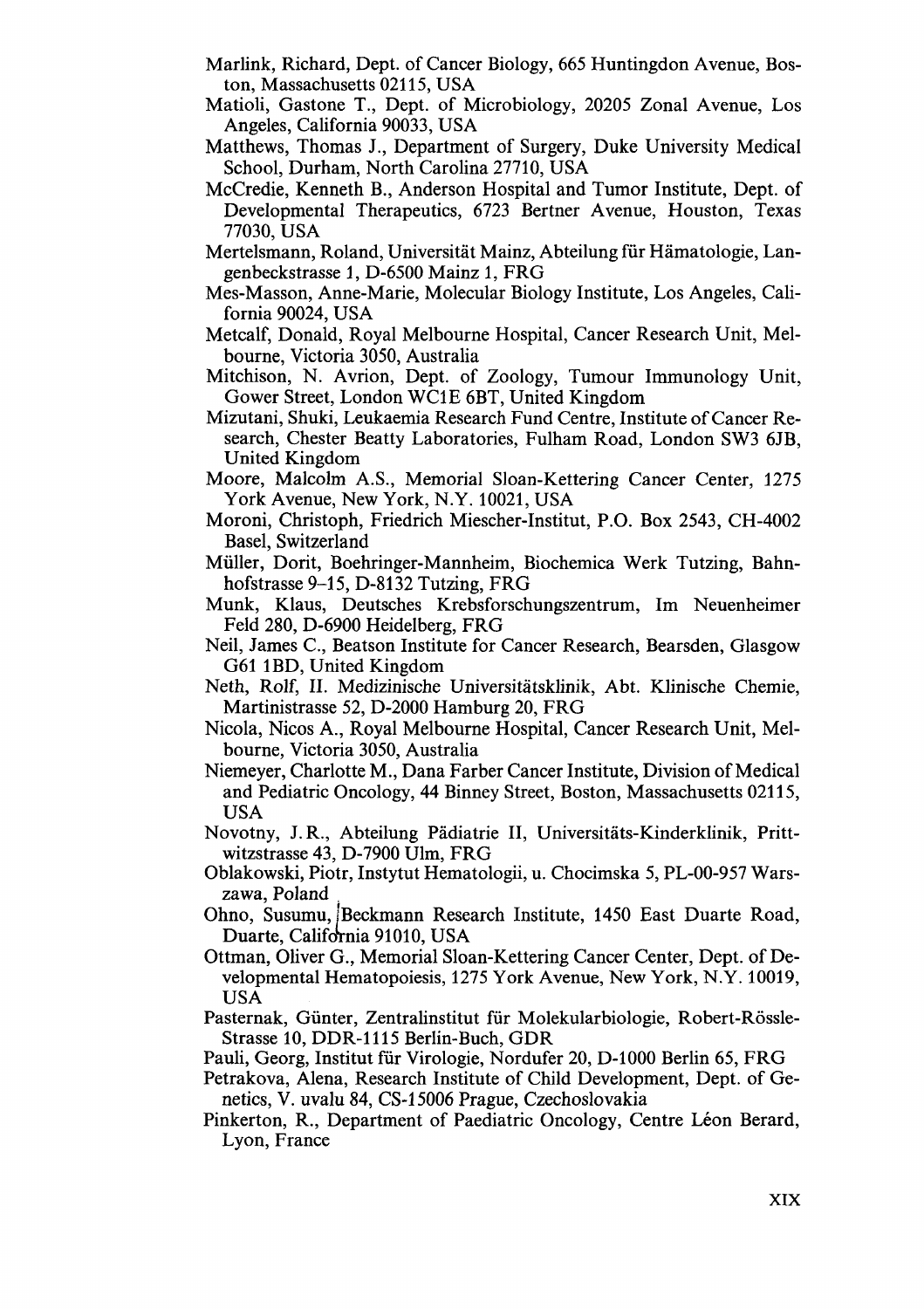- Ralph, Peter, Cetus Corporation, Dept. of Ce11 Biology, 1400 53rd Street, Emeryville, California 94608, USA
- Ratner, Lee, Division of Hematology/Oncology, Washington University, St. Louis, Missouri, USA
- Rapp, Ulf R., National Cancer Institute, Viral Pathology Section, Frederick, Maryland 21 701, USA
- Rawle, Frances C., ICRF Human Tumour Immunology Group, University Street, London WClE 6JJ, United Kingdom
- Riethmüller, Gert, Institut für Immunologie, Goethestrasse 31, D-8000 München 2, FRG
- Rohatiner, Ama Z. S., Imperial Cancer Research Fund, Dept. of Medical Oncology, St. Bartholomew's Hospital, London EClA 7BE, United Kingdom
- Rokicka-Milewska, Roma, Institute of Pediatrics, Dept. of Oncology and Haemorrhagic Diathesis, Marszalkowska 24, 'PL-00-579 Warszawa, Poland
- Rothbard, Jonathan B., Dept. of Zoology, Tumour Immunology Unit, Gower Street, London WClE 6BT, United Kingdom
- Schilsky, Richard L., Joint Section of Hematology-Oncology, Room L-231 Blood Center, Michael Reese Hospital and Medical Center, Lake Shore Drive at 31st Street, Chicago, Illinois 60616, USA
- Schimpl, Anneliese, Institut für Virologie und Immunbiologie, Versbacher Strasse 7, D-8700 Würzburg, FRG
- Schmidt, Carl Gottfried, Innere Klinik und Poliklinik, Westdeutsches Tumorzentrum, Hufelandstrasse 55, D-4300 Essen
- Schrnidt, Reinhold E., Medizinische Hochschule Hannover, Abt. Immunologie und Transfusionsmedizin, D-3000 Hannover 61, FRG
- Schneider-Gädicke, A., Deutsches Krebsforschungszentrum, Institut für Virusforschung, Im Neuenheimer Feld 280, D-6900 Heidelberg, FRG
- Schreiber, Hans, La Rabiba Children's Hospital and Research Center, Dept. of Pathology, East 65th Street at Lake Michigan, Chicago, Illinois 60649, USA
- Schubert, Johannes, St.-Joseph-Hospital, Wiener Strasse 1, D-2850 Bremerhaven, FRG
- Smith, Geoffrey L., Dept. of Pathology, Division of Virology, Addenbrooke's Hospital, Hills Road, Cambridge CB2 2QQ, United Kingdom
- Souza, Lawrence, Amgen, 1900 Oak Terrace Lane, Thousand Oaks, California 91 320, USA
- Stauss, Hans J., Department of Pathology, University of Chicago, Chicago, Illinois 60637, USA
- Steffen, Martin, Memorial Sloan-Kettering Cancer Center, 1275 York Avenue, New York, N.Y. 10021, USA
- Stehelin, Dominique, Institut Pasteur, Unité d' Oncologie Moléculaire, 1, rue Calmette, B.P. 245, F-59019 Lille Cédex, France
- Testa, N. G., Department of Experimental Haematology, Paterson Laboratories, Manchester M20 9BX, United Kingdom
- Topol, L. Z., Institute of Carcinogenesis, Cancer Research Center, Moscow, USSR
- Trainin, Ze'ev, Kimron Veterinary Institute, P.O.B. 12, Beit-Dagan, 50200 Israel
- Tsujimoto Yoshihide, The Wistar Institute, 3601 Spruce Street, Philadelphia, Pennsylvania 19050, USA
- Uchanska-Ziegler, Barbara, Institut für Organische Chemie, Ob dem Himmelreich 7, D-7400 Tübingen, FRG